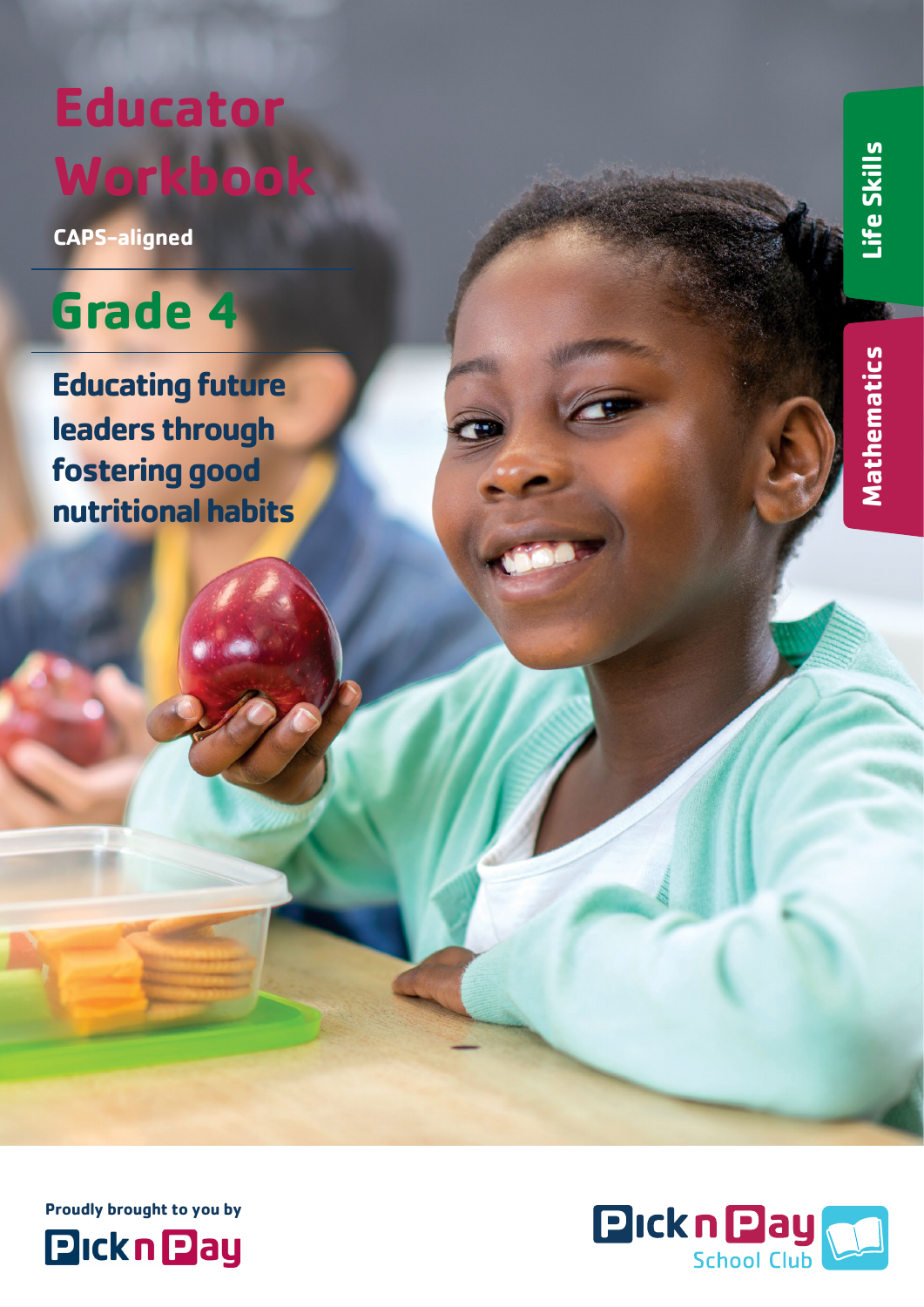# **Use and share**

Pick n Pay School Club material is developed for the enrichment of all. You are welcome to photocopy or reproduce any of the content contained herein and distribute for any educational purposes at no charge. Visit: www.schoolclub.co.za to download Pick n Pay School Club material.

# **Contact us**

Please note: while we are not subject to copyright, this material is not for resale and the learning content and images remain the property of Pick n Pay School Club. Please contact the Pick n Pay School Club team at E-Classroom on 021 785 1214 and support@e-classroom.co.za if you have any queries.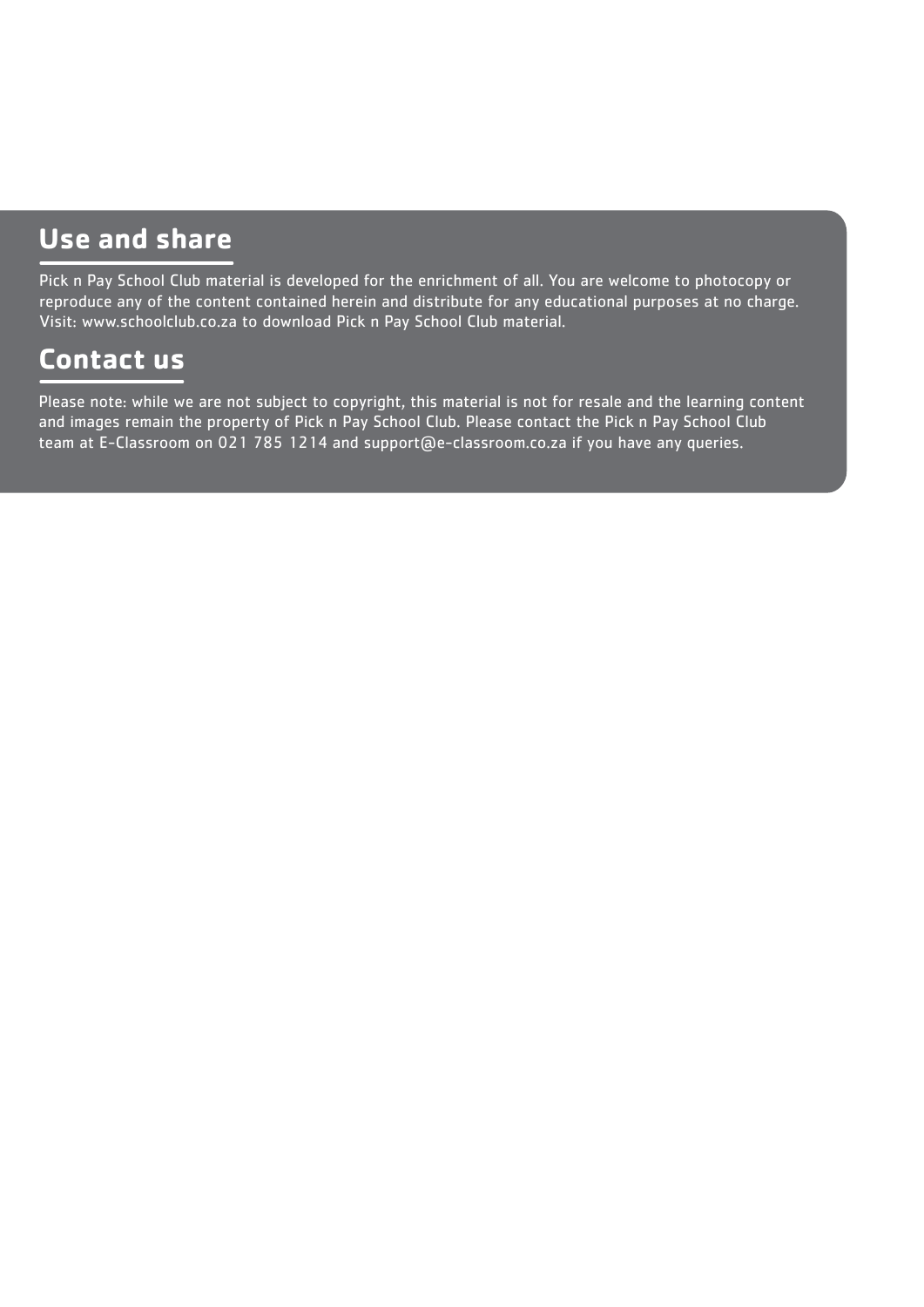# **Section A**

### **Introduction**

Foreword Background and Context Acronyms

# **Section B**

**2. Intermediate Phase** 2.1 Grade 4

# **Section C**

Resource Section



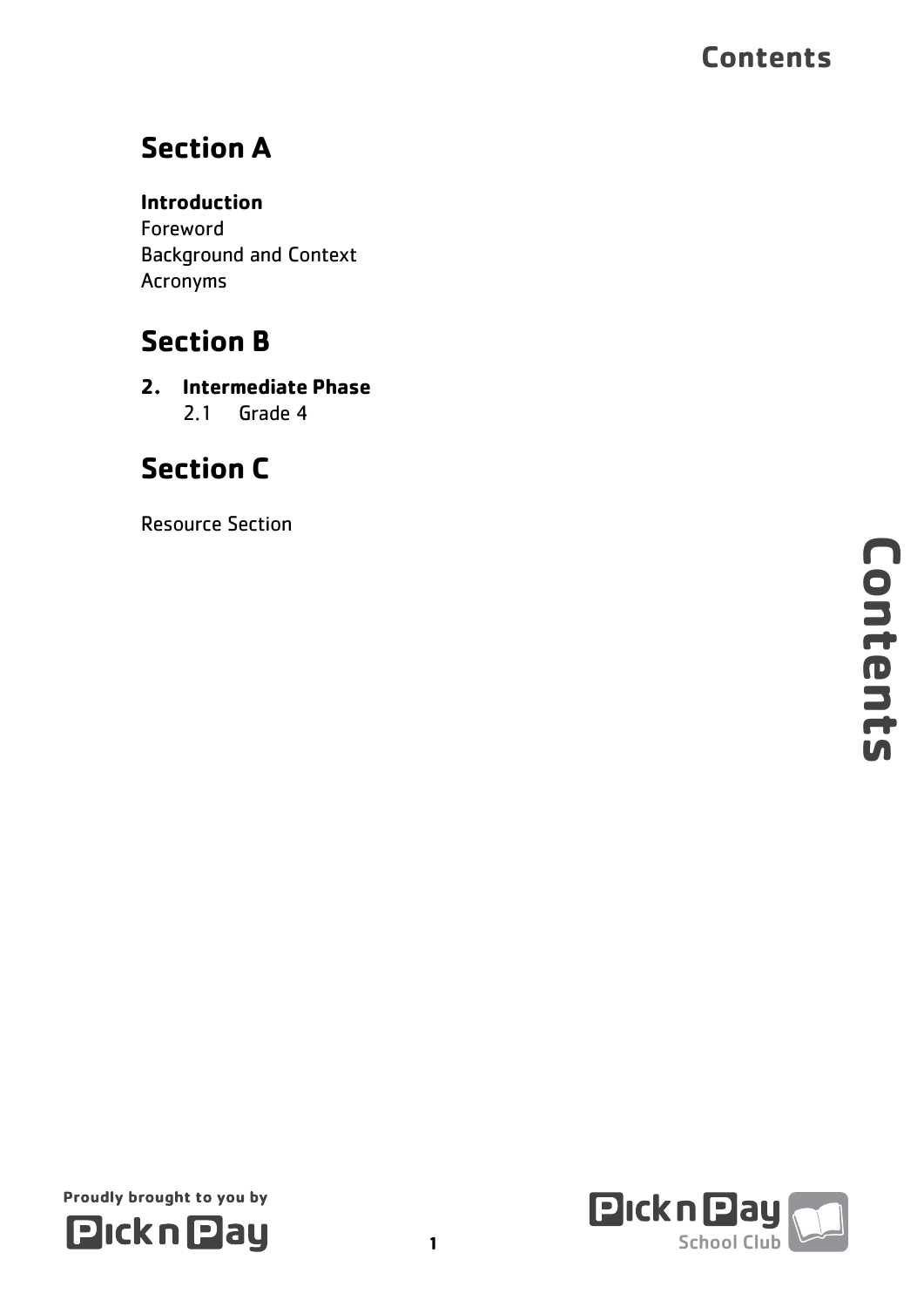## **Section A Introduction**

# **Foreword**

The Pick n Pay Technical Educator Workbook for Grade 1-7 learners has been developed to cover some of the requirements in the Life Skills, Mathematics, Natural Sciences and Technology, Life Orientation and English Home Language curriculum that relate to nutrition. The grade-specific learner activities in the workbook are based on the CAPS curriculum that was introduced in 2012. The educator workbook will direct you with lesson plans based around the learner activities.

The learner activities can be used in the classroom to supplement what you are already doing as part of the CAPS curriculum. The focus of these learner activities is to educate learners about healthy living and making the right food choices. The lesson plans in the educator workbook help you to implement each lesson successfully.

Here is a quick overview of the CAPS-aligned content that you will find in this workbook:

#### **Grade 4**

Mathematics Term 1: Data handling: Carry out a favourite fruit survey Life Skills Term 4: Healthy eating and personal life quiz



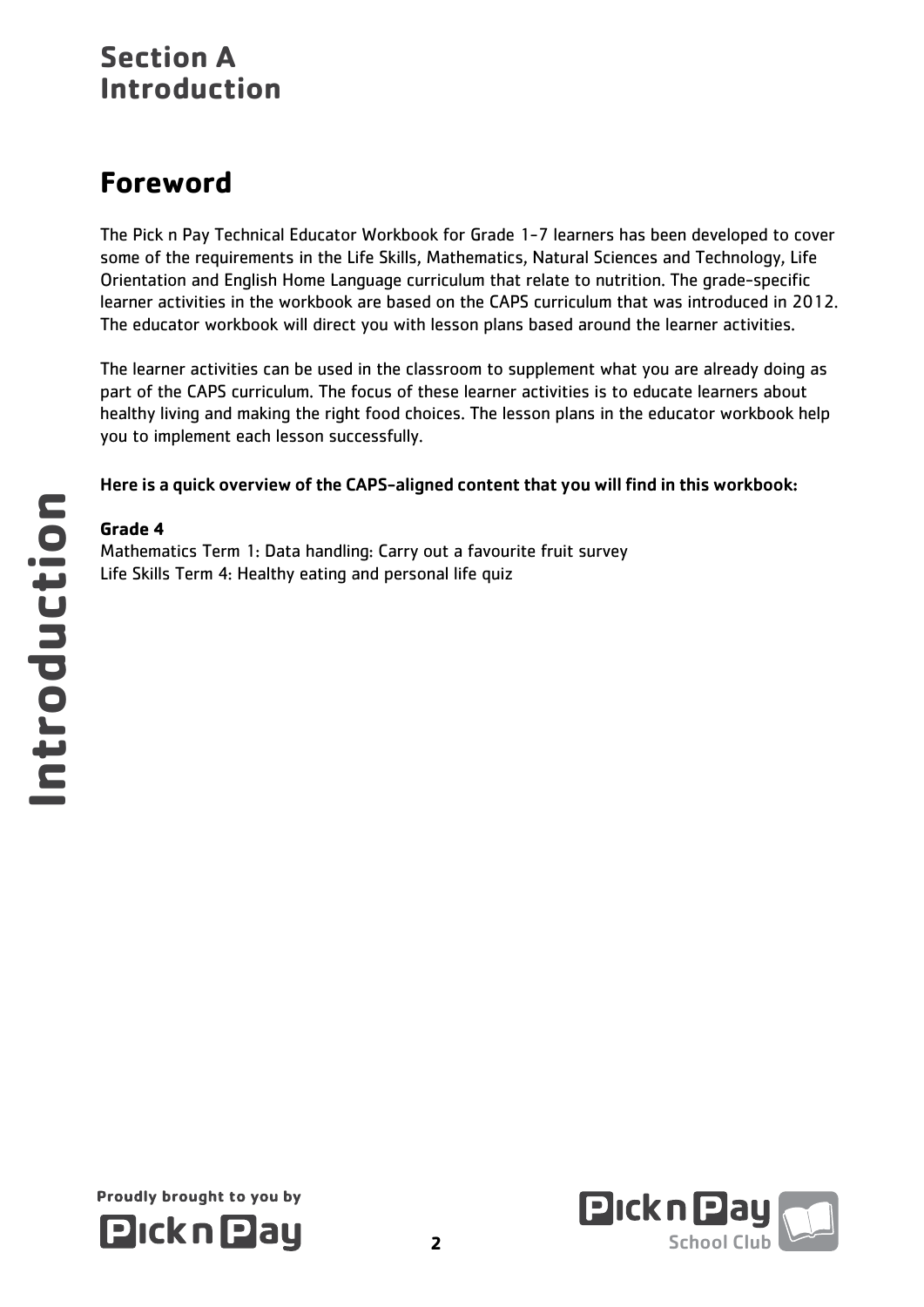# **Section A Introduction**

# **Background and Context**

Pick n Pay School Club is celebrating its 16th year of providing much-needed educational material, which now reaches 105,875 teachers and 2.26 million learners across South Africa. The Pick n Pay Technical learning programme is aligned to the CAPS curriculum, which adheres to the standards set by the Department of Education.

The material is designed to facilitate the learning process and culminates in the assessment of competency levels according to the standards set for each specific grade. The educator is supported by way of research and learning content that is presented clearly and is easy to implement in the classroom.

#### **Acronyms**

CAPS: Curriculum and Assessment Policy Statement GET: General Education and Training





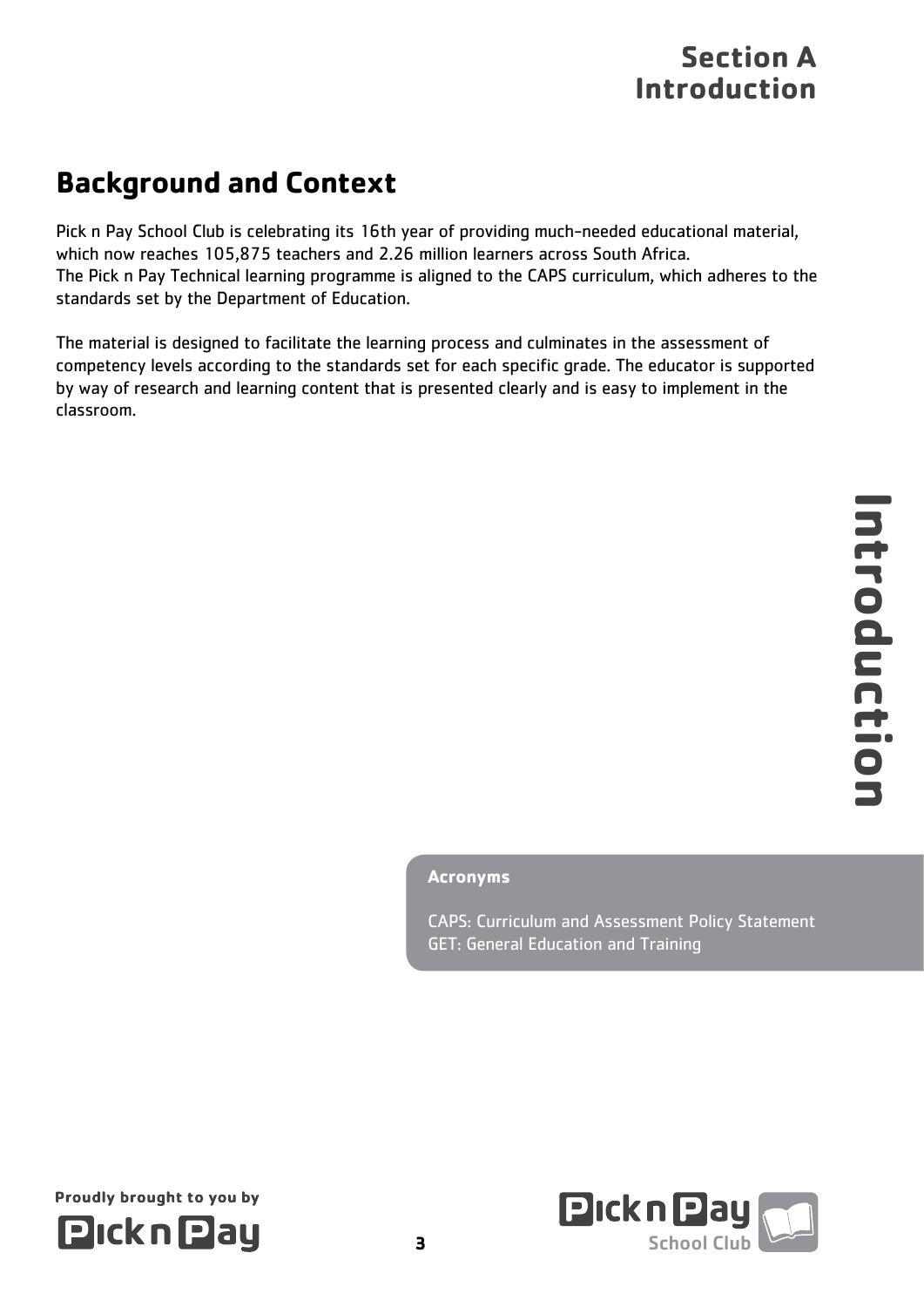| <b>Name of Learner Activities:</b>                                                                        |                                                         | Time: 1 hour per lesson                   |                                           |  |
|-----------------------------------------------------------------------------------------------------------|---------------------------------------------------------|-------------------------------------------|-------------------------------------------|--|
| Learner Activity 1: Data handling: Carry out a favourite                                                  |                                                         |                                           |                                           |  |
| fruit survey                                                                                              |                                                         |                                           |                                           |  |
| Learner Activity 2: Healthy eating and personal life quiz                                                 |                                                         |                                           |                                           |  |
| Grade 4                                                                                                   |                                                         | Subject: Mathematics: Term 1              |                                           |  |
|                                                                                                           |                                                         | Life Skills: Term 4                       |                                           |  |
| <b>Curriculum Standards (CAPS):</b>                                                                       |                                                         |                                           |                                           |  |
| Intermediate Phase: Mathematics: Term 1.                                                                  |                                                         |                                           |                                           |  |
| Data handling: Collecting and organising data.                                                            |                                                         |                                           |                                           |  |
| Representing data: Analysing, interpreting and reporting data                                             |                                                         |                                           |                                           |  |
| Intermediate Phase: Life Skills: Term 4.                                                                  |                                                         |                                           |                                           |  |
| Personal and Social Wellbeing: Health and environmental responsibility.                                   |                                                         |                                           |                                           |  |
| Dietary habits of children                                                                                |                                                         |                                           |                                           |  |
|                                                                                                           | <b>Objectives</b>                                       |                                           |                                           |  |
| The learners will:                                                                                        |                                                         |                                           |                                           |  |
| Create a tally chart to record responses from a favourite fruit survey<br>$\bullet$                       |                                                         |                                           |                                           |  |
| Create and interpret a pictograph as well as a bar graph based on the findings of the survey<br>$\bullet$ |                                                         |                                           |                                           |  |
| Consider why unhealthy options should be avoided<br>$\bullet$                                             |                                                         |                                           |                                           |  |
| Explain how to change unhealthy options to healthy options<br>$\bullet$                                   |                                                         |                                           |                                           |  |
| Content                                                                                                   | <b>Skills</b>                                           |                                           | <b>Values</b>                             |  |
| <b>Learner Activity 1: Data handling:</b>                                                                 |                                                         |                                           |                                           |  |
|                                                                                                           |                                                         | <b>Learner Activity 1: Data handling:</b> | <b>Learner Activity 1: Data handling:</b> |  |
| Carry out a favourite fruit survey                                                                        | Carry out a favourite fruit survey                      |                                           | Carry out a favourite fruit survey        |  |
| Benefits of fruit; survey; tally                                                                          | Discuss the benefits of different                       |                                           | Graphs are a good way to collect,         |  |
| chart; data; bar graph; pictograph;                                                                       | fruit; gather votes using a tally chart;                |                                           | organise and interpret information.       |  |
| interpreting bar graphs.                                                                                  | create a pictograph and a bar graph;                    |                                           |                                           |  |
|                                                                                                           | interpret the graphs and summarise                      |                                           |                                           |  |
|                                                                                                           | findings.                                               |                                           |                                           |  |
|                                                                                                           |                                                         |                                           |                                           |  |
| <b>Learner Activity 2: Healthy eating</b>                                                                 | <b>Learner Activity 2: Healthy eating</b>               |                                           | <b>Learner Activity 2: Healthy eating</b> |  |
| and personal life quiz                                                                                    | and personal life quiz                                  |                                           | and personal life quiz                    |  |
| Healthy and unhealthy eating; health                                                                      | Discuss unhealthy options; change                       |                                           | We should think about the food            |  |
| terminology; reasons to make healthy                                                                      | unhealthy options to healthy options;                   |                                           | items we eat regularly and whether        |  |
| choices.                                                                                                  | define health terminology such as                       |                                           | they are healthy or unhealthy.            |  |
|                                                                                                           | low GI, diabetes, sodium, nutrients;                    |                                           |                                           |  |
|                                                                                                           | listen to and discuss a story; link                     |                                           |                                           |  |
|                                                                                                           | unhealthy food to its healthy option                    |                                           |                                           |  |
|                                                                                                           | and the correct explanation.<br><b>Resources needed</b> |                                           |                                           |  |

#### **Learner Activity 1: Data handling: Carry out a favourite fruit survey**

A4 paper for the survey; workbooks for the pictographs and bar graphs; teacher examples of pictographs and bar graphs; teacher examples of a tally chart; five images of different fruit; pencil to record votes; crayons; a ruler; an eraser; pens; khoki pens; copies of the worksheet; Healthy Lifestyle Month: http://bit.ly/2H2cTbC; The South African Food Guide: http://bit.ly/2TyUnsW

#### **Learner Activity 2: Healthy eating and personal life quiz**

Crayons; an eraser; pens; images from the Internet of: donuts, pies, sugary drinks, polony, sweets, slap chips and cake; flashcards with the words: low GI, diabetes, sodium, nutrients; copies of the worksheet; National Nutrition Week: http://bit.ly/2H5klTq; World Diabetes Day: http://bit.ly/2H5lo5O





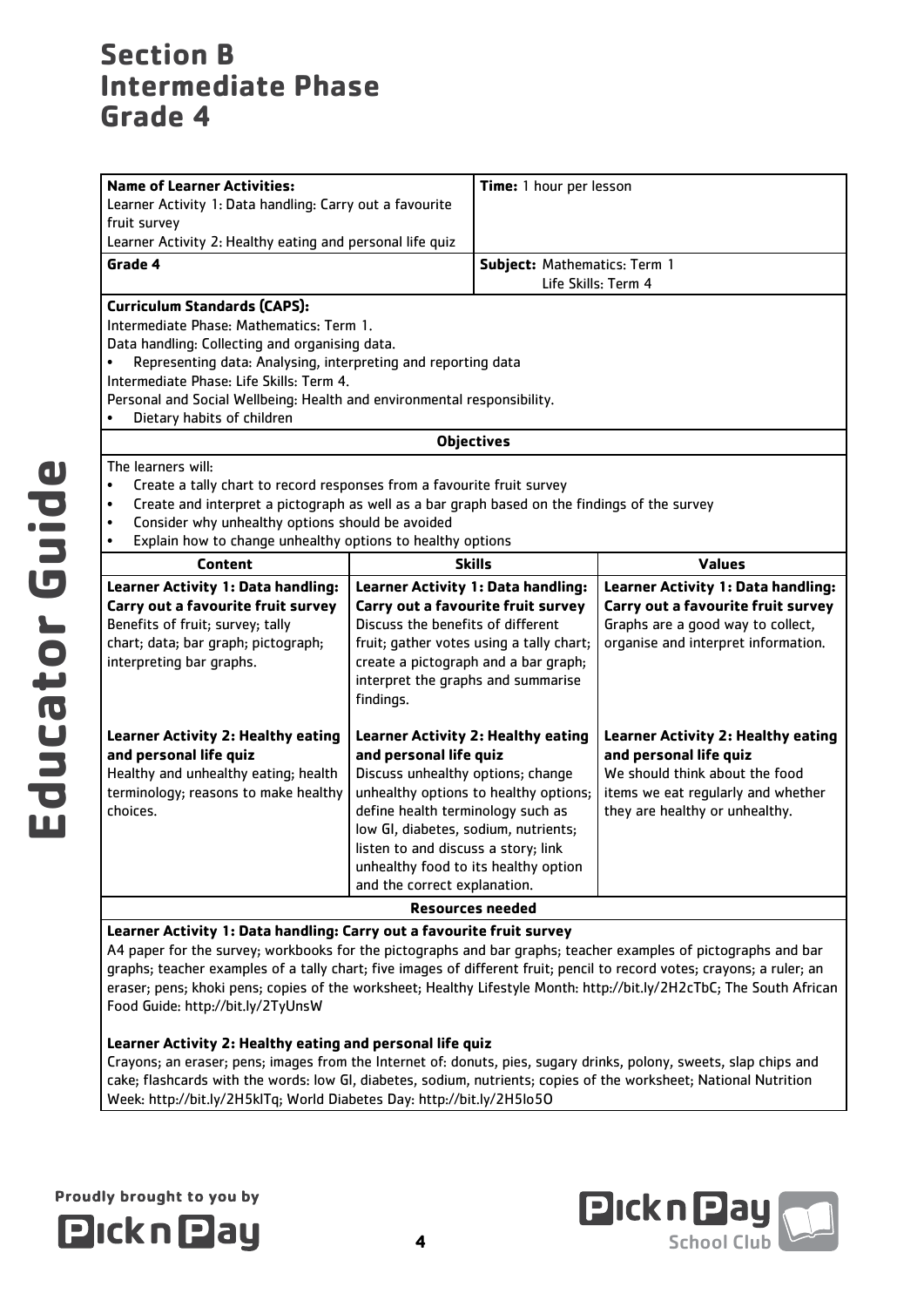#### **Teacher preparation before starting**

- 1. Look through the worksheets and the lesson plan and familiarise yourself with content for the two lessons.
- 2. Collect the resources needed before the lesson.
- 3. Print sufficient worksheet activities.
- 4. Create a tally chart, a pictograph and a bar graph on a different topic as visual aids.
- 5. Make flashcards for important vocabulary.

#### **Teaching the Learner Activities:**

#### **Learner Activity 1: Data handling: Carry out a favourite fruit survey**

The goal of this lesson is to get the learners to think about the importance of eating fruit whilst covering the data collection section of the Grade 4 Maths curriculum. It is important to eat fruit as part of a healthy diet. Fruit contain many essential nutrients that protect us from disease. Many fruits contain fibre, which helps us feel full. Fibre also helps our tummies work properly.

- a) Introduce the lesson to the whole class.
- b) Find images of five fruit and put them on the board strawberries, watermelon, pawpaw, grapefruit, apples. Tell the class you are going to do a survey. (Explain the meaning of survey). Ask the class which piece of fruit they like the best. Go through the five fruits and attempt to count the hands that go up for each fruit. Write the numbers on the board under the fruit images i.e. 10, 12, 8 etc.
- c) Explain that when we do surveys, we use tallies to count them. Explain how a tally works in fives.

# $\mathbb{H}$

- d) When we tally up numbers, they are meaningless unless they are presented as graphs. Discuss different kinds of graphs. Show the class your two handmade examples of a pictograph and a bar graph. Let them interpret your two graphs. Then go back to the data collected and, with the help of the learners create a pictograph and a bar graph about your survey. Interpret the two graphs.
- e) Discuss surveys and how the learners can find out people's preferences on selected topics. Ask if any of them have been asked survey questions in a survey before?

Complete the worksheet

Proudly brought to you by

**Pickn Pay** 

- a) Hand out the worksheets. Start off by telling the learners about Healthy Lifestyle Awareness Month in South Africa which takes place in February each year. It is a month in the health calendar, that highlights the importance of healthy living through regular physical activity and healthy eating. The body needs a minimum amount of vitamins and minerals each day to remain healthy and function properly and it is important to know how to get the right nutrients from food. You can read more about Healthy Lifestyle Month: http://bit.ly/2H2cTbC. The worksheet is about fruit, and fruit is an excellent source of vitamins and minerals for the body.
- b) Go through the worksheet with the learners so that they understand the task. Talk about each fruit on the worksheet and its importance for healthy living. For example: One orange provides all you need for vitamin C for one day and it has a range of other vitamins as well. Vitamin C is needed by your body every day and it helps your body to fight sicknesses like colds and flu. Apples also have vitamin C and other vitamins - remember 'an apple a day keeps the doctor away'. Bananas too give us lots of different vitamins and they are easy to pack into a lunchbox or have as a snack when you get home. Grapes are also a convenient and delicious way to get vitamins - have them instead of a dessert. A small bunch, or 9-18 grapes is one serving.
- c) Draw a table on the board with the names of the five fruit, one in each column. The learners need to do the same in their workbooks.
- d) Now do a class count for their favourite one fruit. Count numbers and put them on the board as numbers but instruct the learners to write them as tally marks.

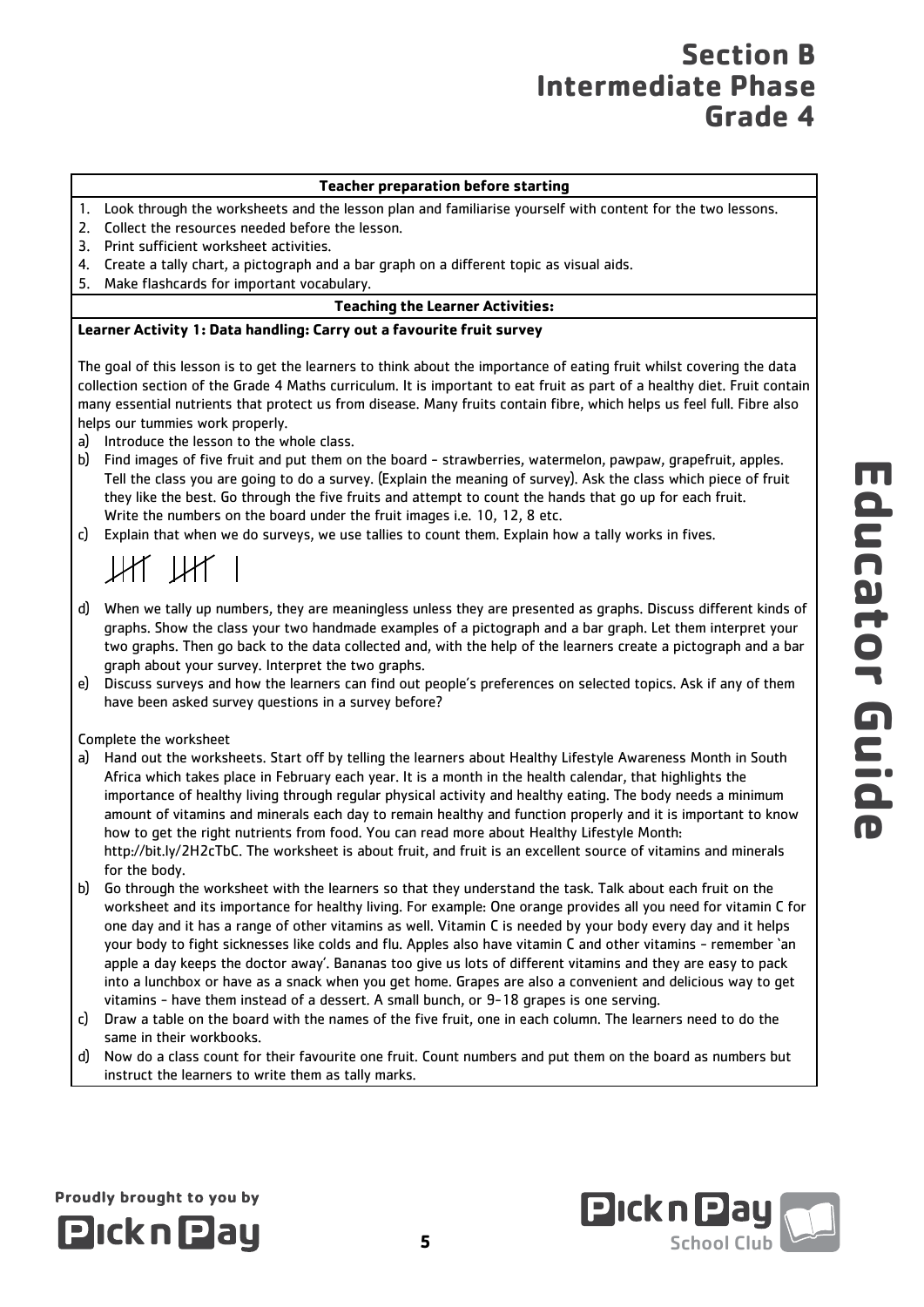e) Draw another table and start a bar graph. The learners must create their own bar graphs.

- f) Create a pictograph with the results.
- g) Interpret the results together with your learners and let them write some explanatory sentences in their workbooks.

The learners carry out a survey among their friends at break.

- a) Let your learners use a fresh piece of paper and create a table with the five fruit names, one in each column.
- b) Learners can then do their own survey at break and complete the tallies, graphs and interpretation on their own in their workbooks.
- c) When they are finished, allow the learners to discuss the results with the other learners.

#### **Learner Activity 2: Healthy eating and personal life quiz**

The goal of this lesson is to motivate learners to think about the food items they eat regularly and whether they are healthy or unhealthy choices. Learners are to be encouraged to change unhealthy options to healthy options.

- a) Introduce the lesson to the whole class. Start off by telling them about National Nutrition Week in South Africa. This takes place in October every year. The purpose of National Nutrition Week is to help the public become aware of the importance of good nutrition and a healthy eating plan. If we eat the wrong food items – too much sugary food and an unbalanced nutritional diet for example – we become unhealthy. National Nutrition Week emphasises making informed food choices. In South Africa we use The South African Food Guide which has great suggestions for balanced eating. Every year there is a different health focus and last year it was on the importance of eating a good breakfast. Find out more about The South African Food Guide: http://bit.ly/2TyUnsW. Read up about National Nutrition Week in 2018: http://bit.ly/2H5klTq. Have a discussion on the eating habits of the class – do they eat breakfast and what are other health issues experienced?
- b) After this talk about Word Diabetes Day. This takes place on 14 November. The theme for 2018 and 2019 is 'The Family and Diabetes'. Diabetes is a chronic condition, but if treated correctly, can be managed. Diabetes is a condition where your body is not able to use or access the glucose that you get from food for energy. Glucose is the fuel that feeds your body's cells, but if you have diabetes, the glucose can't get to the cells to fuel them. Type 2 Diabetes contributing factors are being overweight and not getting enough exercise. Our more inactive lifestyles, and unhealthy diets, including high sugar intake are problematic to our health. We need to make sure that we get enough exercise and keep the sugar intake in our diet low. The World Health Organisation estimates that by 2035, almost 600 million people in the world will have diabetes. Type 2 Diabetes is becoming a big problem in South Africa. Find out more about World Diabetes Day: http://bit.ly/2H5lo5O
- c) Print some pictures of the following unhealthy options and stick them on the board: donuts, pies, sugary drinks, polony, sweets, slap chips and cake. Ask the learners if these are healthy or unhealthy. As they make their suggestions explain why their answers are correct or incorrect. You will be using the information on the worksheet without the learners realising it.
- d) Revise some of the terminology with the learners: fibre, diabetes, sodium, nutrients. Write these on flashcards so that you can pull them out regularly and check your learners' knowledge.
- e) Now read the story of Cindy, on the worksheet, to your learners. As you read, ask one learner to place the items in a list on the board: donuts, pies, sugary drinks, polony, sweets, slap chips and cake. You could also ask another brave learner to be Cindy and role play expressions and actions as you read. Discuss the story and the food items the family are eating.
- f) Ask the learners how Cindy could help her family in both the rural area and the city to eat properly.

#### Complete the worksheet

- a) Hand out the worksheets.
- b) Read through the blocks with the learners and make sure they understand how they should link the correct blocks in different colours so that the unhealthy options, the healthy options and the explanations all match one another.
- c) Then let the learners read the story of Cindy aloud, together.
- d) After this, learners can then complete the linking of the blocks section of the worksheet. They write their advice for Cindy in their class workbooks.



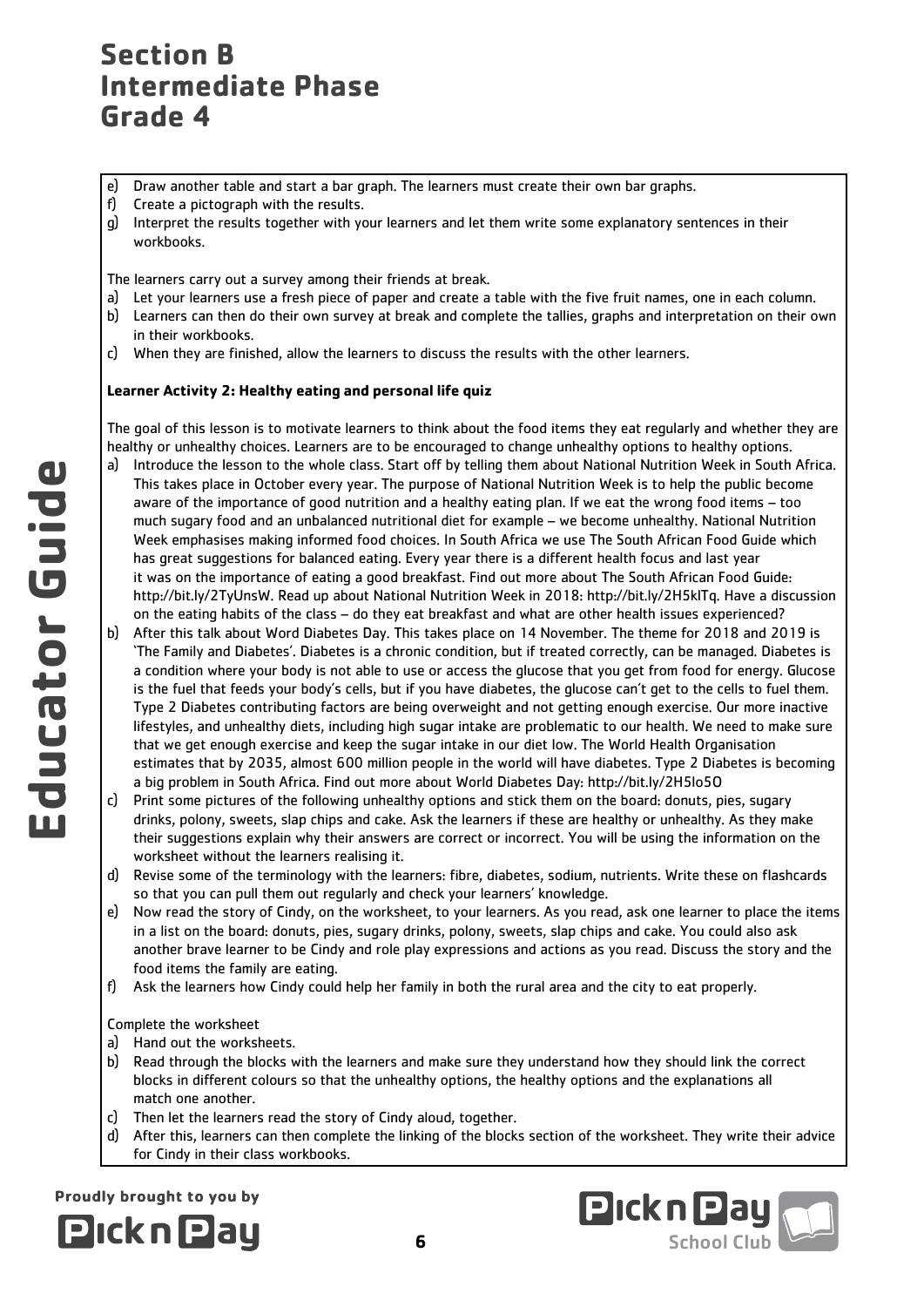| Answers:       |                                                                                           |                                                                                                                                        |                                                                                                                                                           |  |
|----------------|-------------------------------------------------------------------------------------------|----------------------------------------------------------------------------------------------------------------------------------------|-----------------------------------------------------------------------------------------------------------------------------------------------------------|--|
|                | <b>INSTEAD OF THESE FOODS</b>                                                             | <b>RATHER CHOOSE THESE FOODS</b>                                                                                                       | <b>EXPLANATIONS</b>                                                                                                                                       |  |
| 1              | White bread and rolls with very<br>little fibre.                                          | Wholewheat, high fibre, rye, seed<br>loaf, brown and low GI breads with<br>more fibre.                                                 | Foods higher in fibre help keep<br>you fuller for longer and keep your<br>tummies working well.                                                           |  |
| $\overline{2}$ | People eat sweets and cake when<br>they want something sweet.                             | It is better to eat fruit when you<br>want something sweet.                                                                            | The vitamins from fruit help your<br>body to fight disease.                                                                                               |  |
| 3              | When some people are thirsty they<br>drink sweetened fizzy drinks.                        | Water is the healthiest drink.                                                                                                         | Water flushes the body and we<br>should drink at least 8 glasses of<br>water every day.                                                                   |  |
| 4              | Refined maize meal is a staple<br>food but it is low in fibre.                            | Coarse maize meal or maize meal<br>combined with beans, such as<br>samp and beans.                                                     | Beans, peas and lentils have a<br>great fibre content. Foods higher<br>in fibre help keep you fuller for<br>longer and keep your tummies<br>working well. |  |
| 5              | Processed meats like viennas,<br>polony and sausages that are high<br>in sodium.          | Lean processed meats like ham or<br>other proteins such as chicken,<br>fish and eggs that don't have so<br>much fat and salt (sodium). | Too much sodium (salt) holds fluid<br>in the body and causes our blood<br>pressure to rise.                                                               |  |
| 6              | Ice-cream or cream on a dessert is<br>high in sugar and calories and low<br>on nutrients. | Low fat yoghurt and custard are<br>healthier choices as they have less<br>fat and contain lots of calcium.                             | The calcium in dairy products helps<br>keep our bones and teeth strong.                                                                                   |  |
| 7              | White rice is high in carbohydrates,<br>but low in fibre.                                 | Brown rice is a whole grain food<br>that is high in fibre.                                                                             | Brown rice has a high fibre<br>content. Foods higher in fibre help<br>keep you fuller for longer and keep<br>your tummies working well.                   |  |

The advice for Cindy would be based on the information provided in this table.

**Assessment**

Refer to the Resource Section for the Assessment Rubric.

#### **Teacher reflection**

Is there anything you would do differently if you taught this unit again?



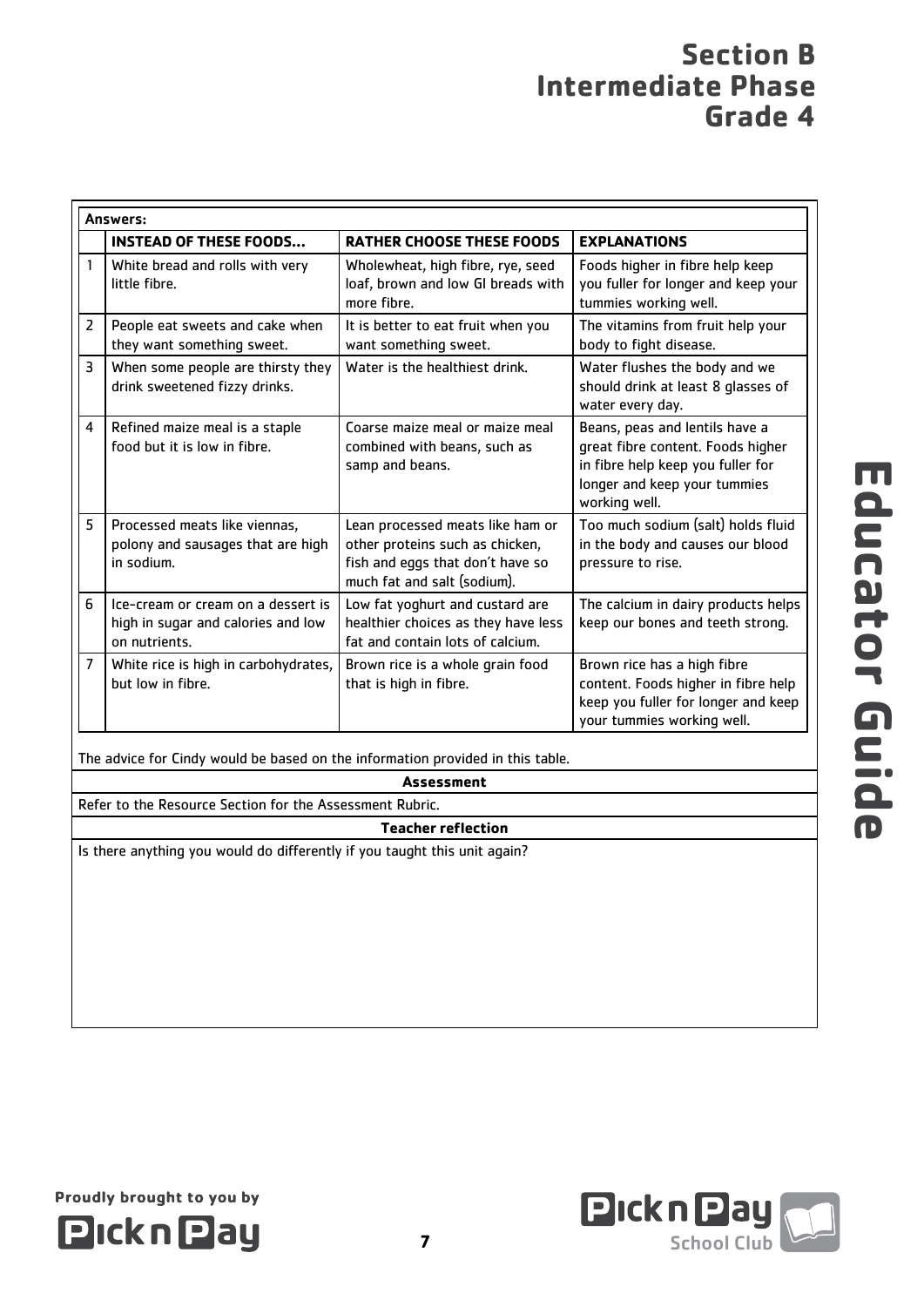Data handling: Carry out a favourite fruit survey

Name:........................................................ Date:................................................................

It is important to eat fruit as part of your healthy diet. Fruits contain many essential nutrients that protect us from disease. Many fruits contain fibre, which helps us feel full. Fibre helps our tummies work properly.

Here are five fruit:

- Pears
- Oranges
- Apples
- Bananas
- **Grapes**
- 1. Which is your favourite fruit?

Let's find out which of the five fruit is the most popular with your friends.

2. Write the names of the five fruit above and survey your friends. They may only choose one fruit. Use a tally chart to record which of the five fruits is the most popular. For example - cherries:

 $\mu$ r  $\mu$ r I

- 3. When you have collected all your data from your friends' votes, make two graphs to record and interpret your findings.
	- a) Create a pictograp A pictograph uses a picture symbol. Here is an example of a pictograph.

Proudly brought to you by

**PicknPau** 

|    | <b>Fruit</b>   | Number of children who chose it |
|----|----------------|---------------------------------|
| h. | <b>Bananas</b> |                                 |
|    | Pears          |                                 |
| ∍  | <b>Apples</b>  |                                 |
|    | Oranges        |                                 |
|    | Grapes         |                                 |

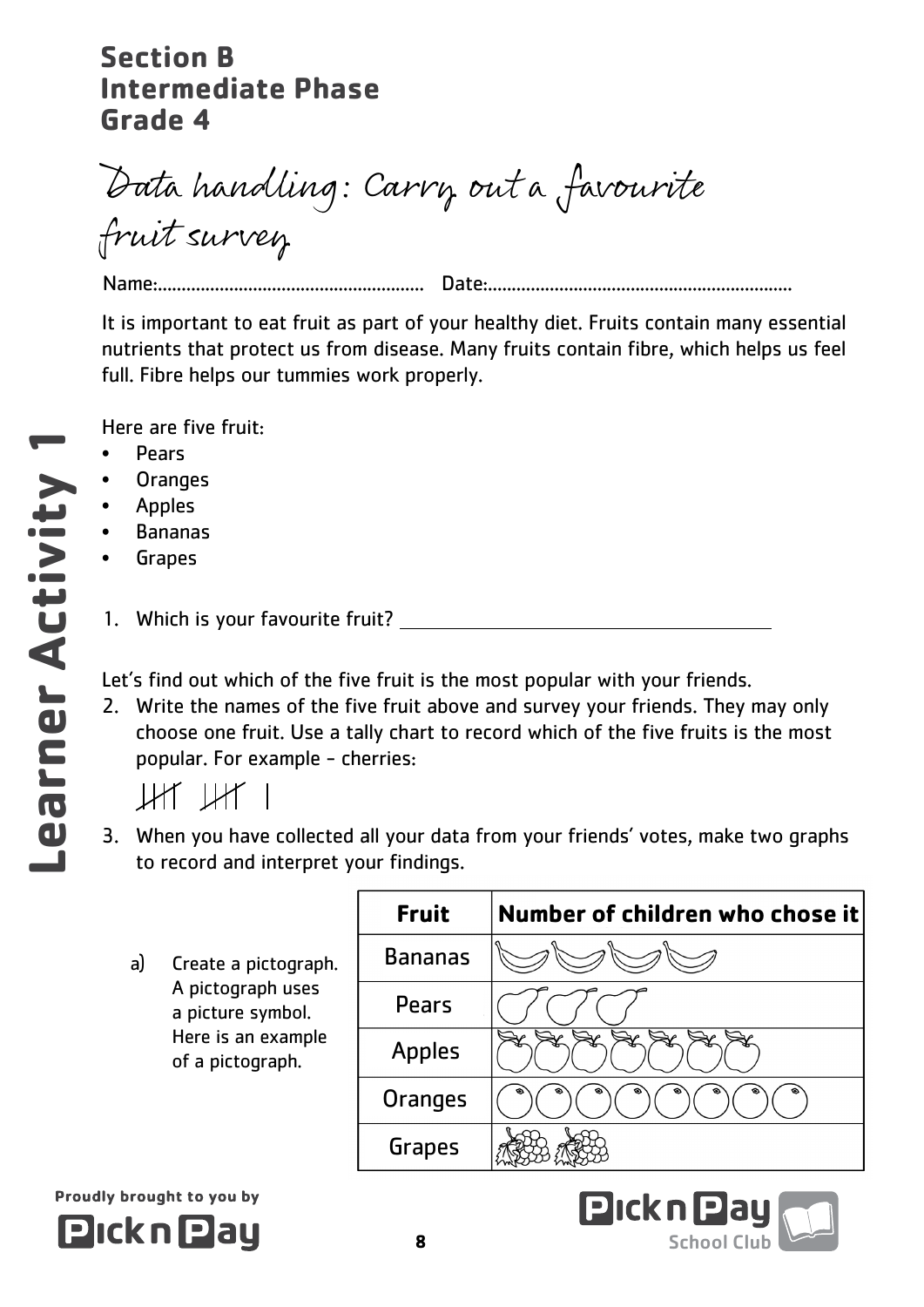

4. Discuss your graphs with a partner. What were the top three favourites? Which graph did you prefer creating? Write a few sentences about your graphs and what they showed you in your class workbook.

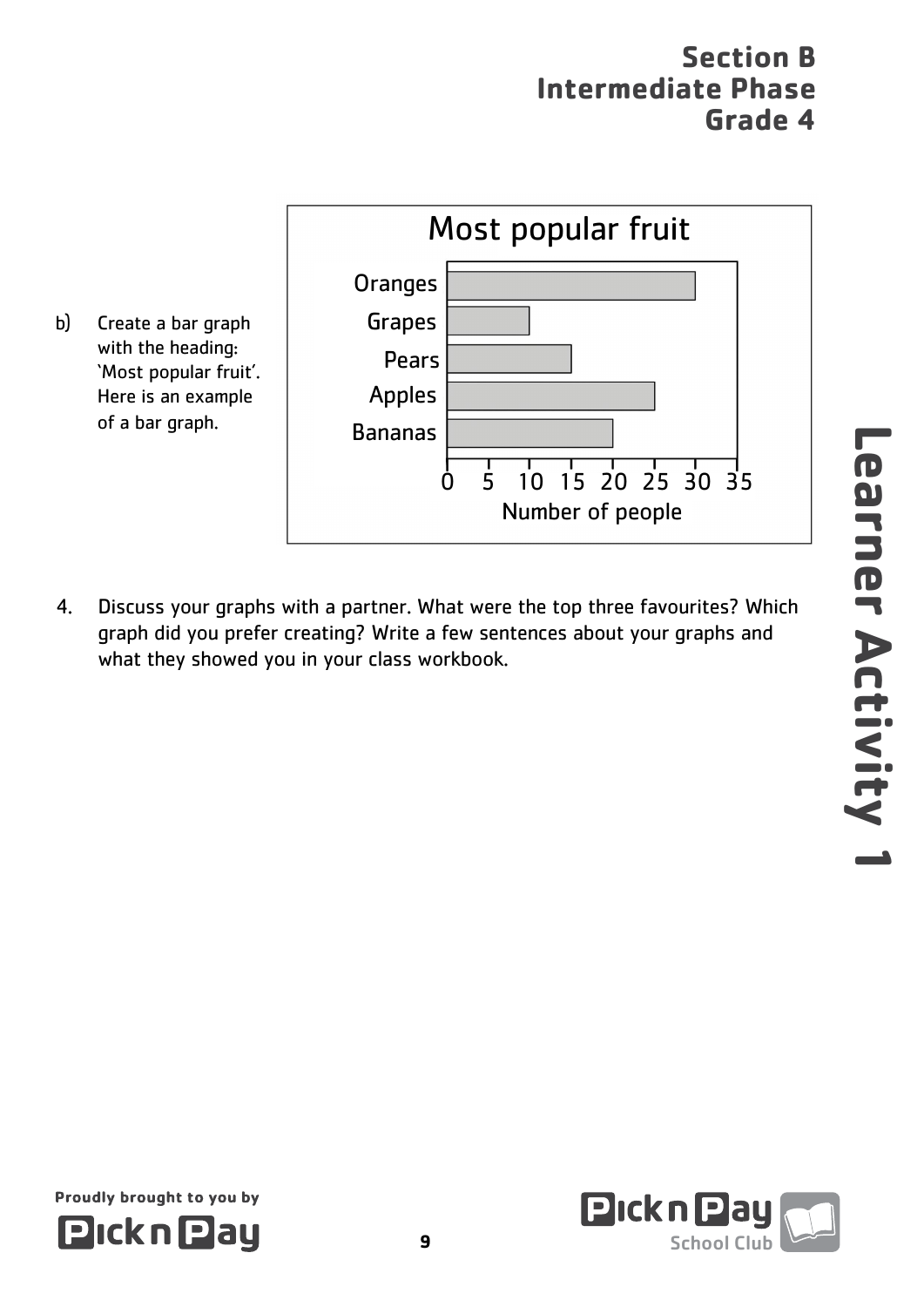N

Healthy eating and personal life quiz

Name:........................................................ Date:................................................................ In the first column are foods that are less healthy choices. In the second column are the healthier choices. These are jumbled.

1. Draw different colour lines connecting the less healthy eating statements to the correct healthier alternatives and explanations to show their connection. The first one has been done for you.

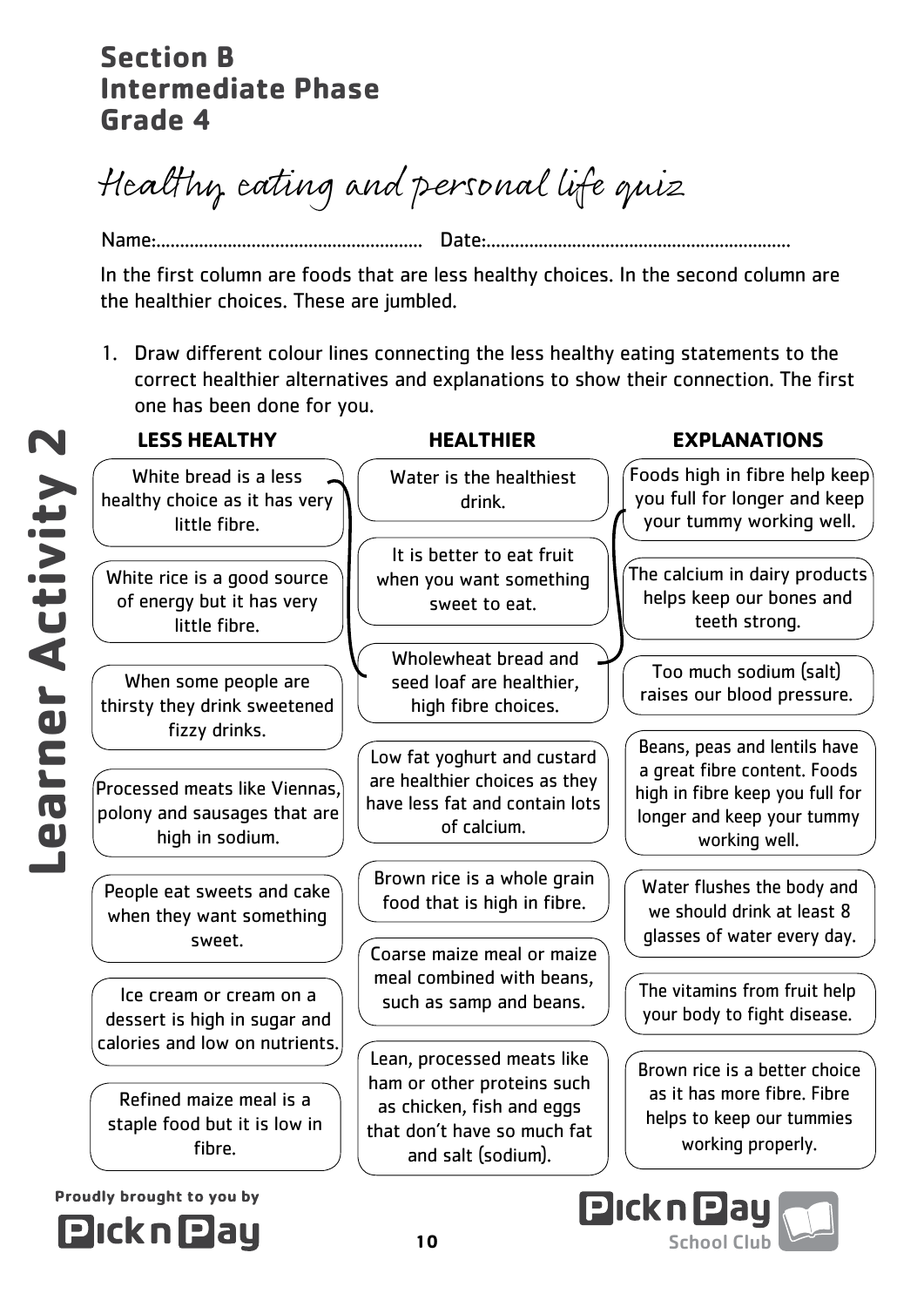### **Help Cindy's family to start making healthy choices.**



Cindy grew up in a village where many people were poor, and they ate mainly maize meal, beans and home grown vegetables. When Cindy moved to her aunt's house in the city to attend high school, she was surprised that the family drank a lot of sugary fizzy drinks and they had ice cream for dessert. They ate processed meats like polony and Vienna sausages with chips. Her cousin, who is the same age as her, ate lots of cakes, biscuits and sweets. When Cindy started learning about nutrition at school, she decided to help her family learn to eat properly.

2. In your class workbook, write some of the things you think Cindy told her family in the village and in the city about healthy choices.



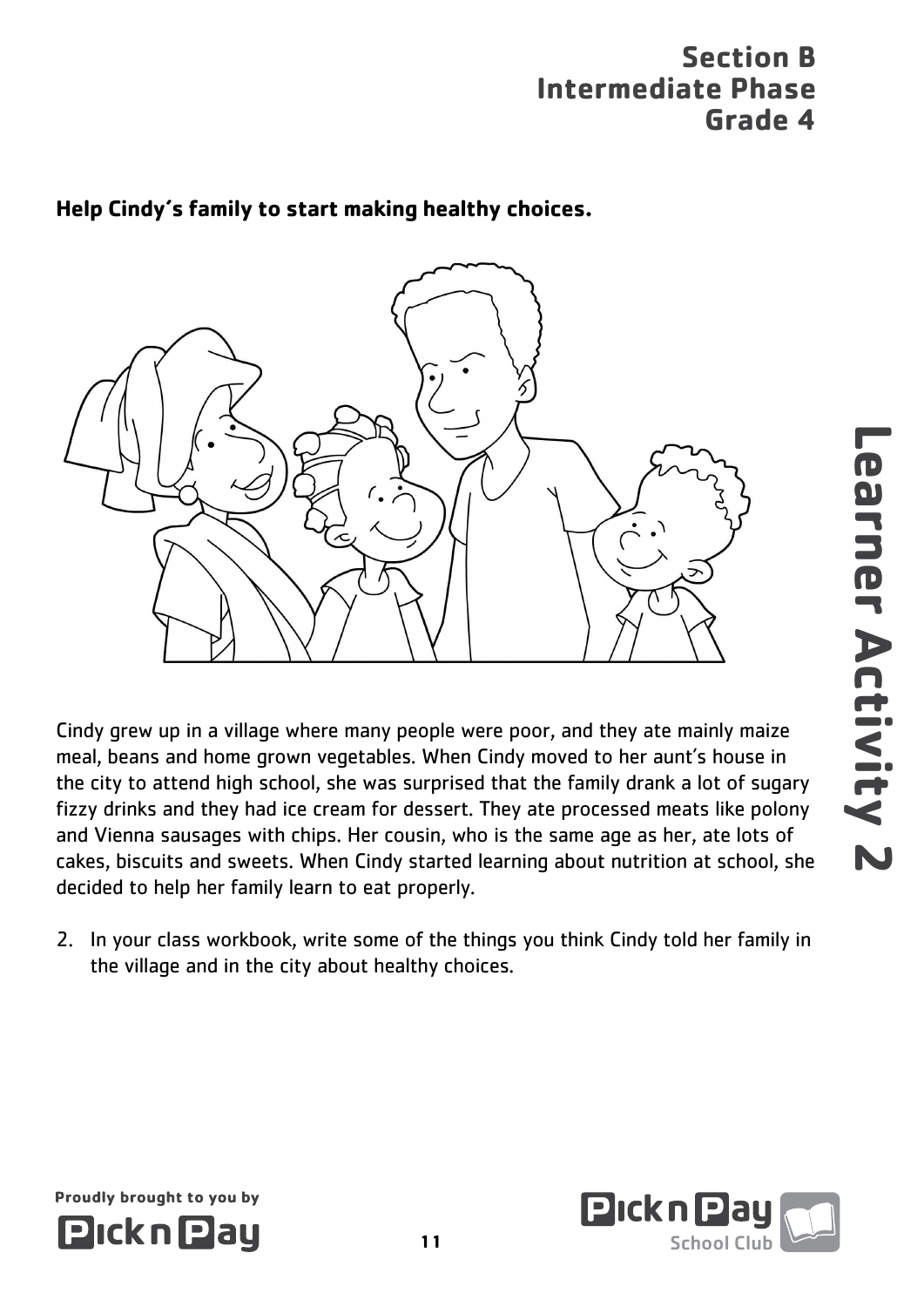## **Section C Resource Section**

### **Assessment Rubric:**

| <b>Assessment</b>  |                                  |  |
|--------------------|----------------------------------|--|
| <b>Rating code</b> | <b>Description of competence</b> |  |
|                    | Outstanding achievement          |  |
| 6                  | Meritorious achievement          |  |
|                    | Substantial achievement          |  |
| 4                  | Adequate achievement             |  |
| 3                  | Moderate achievement             |  |
|                    | Elementary achievement           |  |
|                    | Not achieved                     |  |